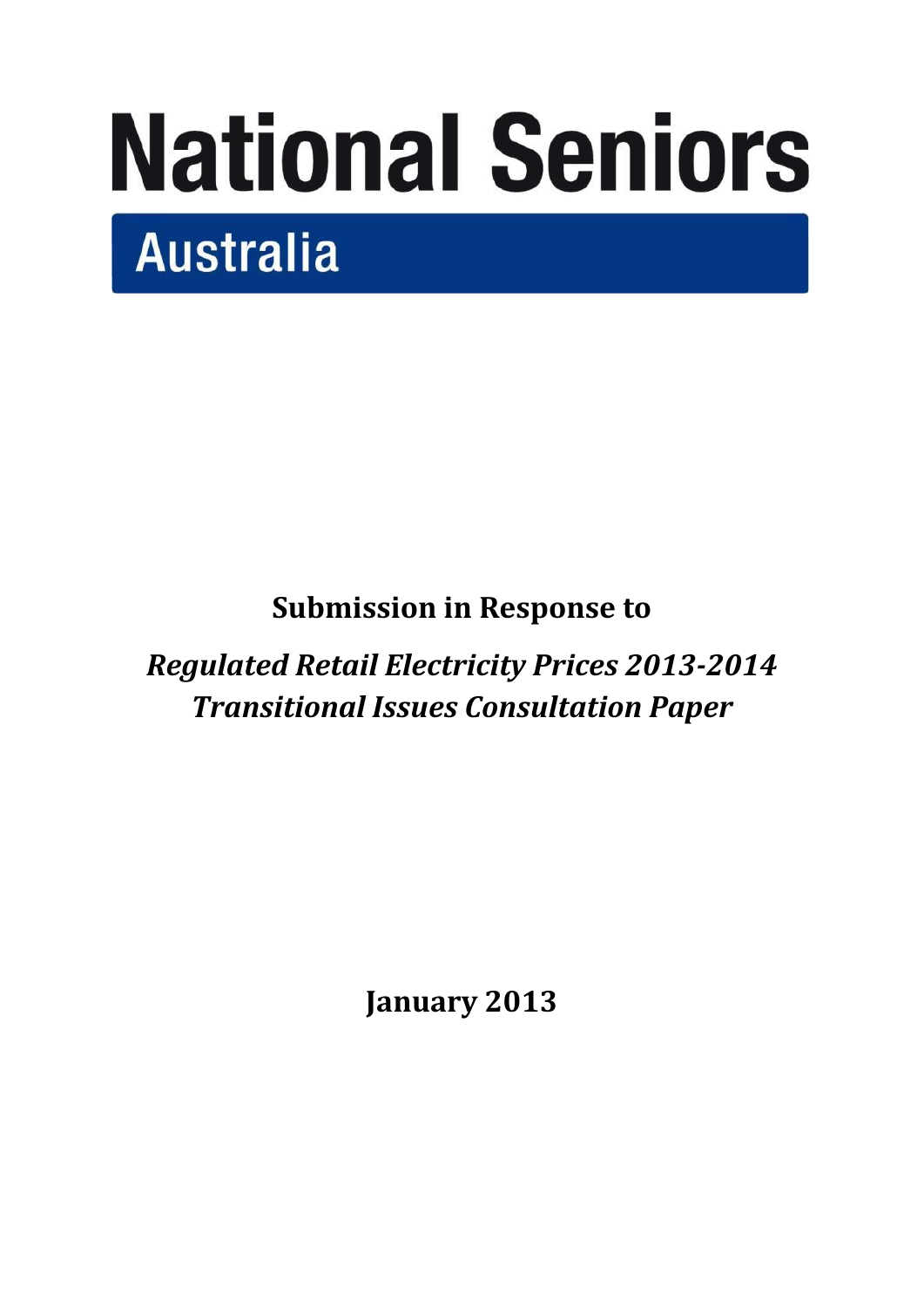# **About National Seniors Australia**

With a quarter of a million members Australia-wide, National Seniors is the consumer lobby for the over-50s. It is the fourth largest organisation of its type in the world.

- *We give our members a voice* we listen and represent our members' views to governments, business and the community on the issues of concern to the over 50s.
- *We keep our members informed* by providing news and information to our members through our Australia-wide branch network, comprehensive website, forums and meetings, bi-monthly lifestyle magazine and weekly e-newsletter.
- *We provide a world of opportunity* we offer members the chance to use their expertise, skills and life experience to make a difference by volunteering and making a difference to the lives of others.
- *We support those in need* as a not-for-profit organisation, we raise funds and redirect monies received to older Australians who are most in need.
- *We help our members save* we offer member rewards with discounts from over 7,000 business across Australia, we offer discount travel and tours designed for the over 50s, and we provide older Australians with affordable, quality insurance to suit their needs.

**Contact**:

National Seniors Public Affairs, Level 18, 215 Adelaide Street Brisbane QLD 4001

P: 1300 765 050F: (07) 3211 9339

E: [policy@nationalseniors.com.au](mailto:policy@nationalseniors.com.au)

W: [www.nationalseniors.com.au](http://www.nationalseniors.com.au/)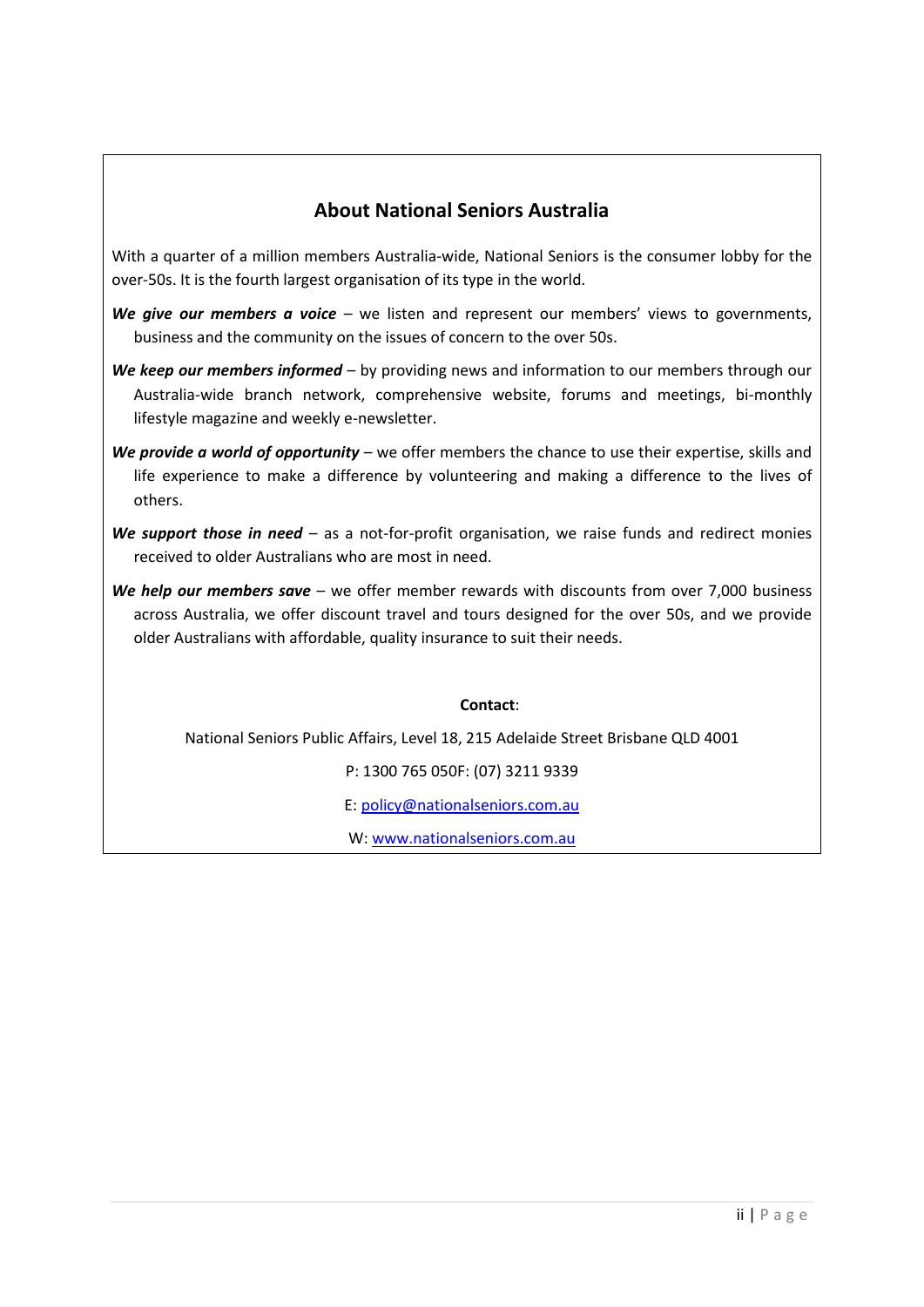# **Table of Contents**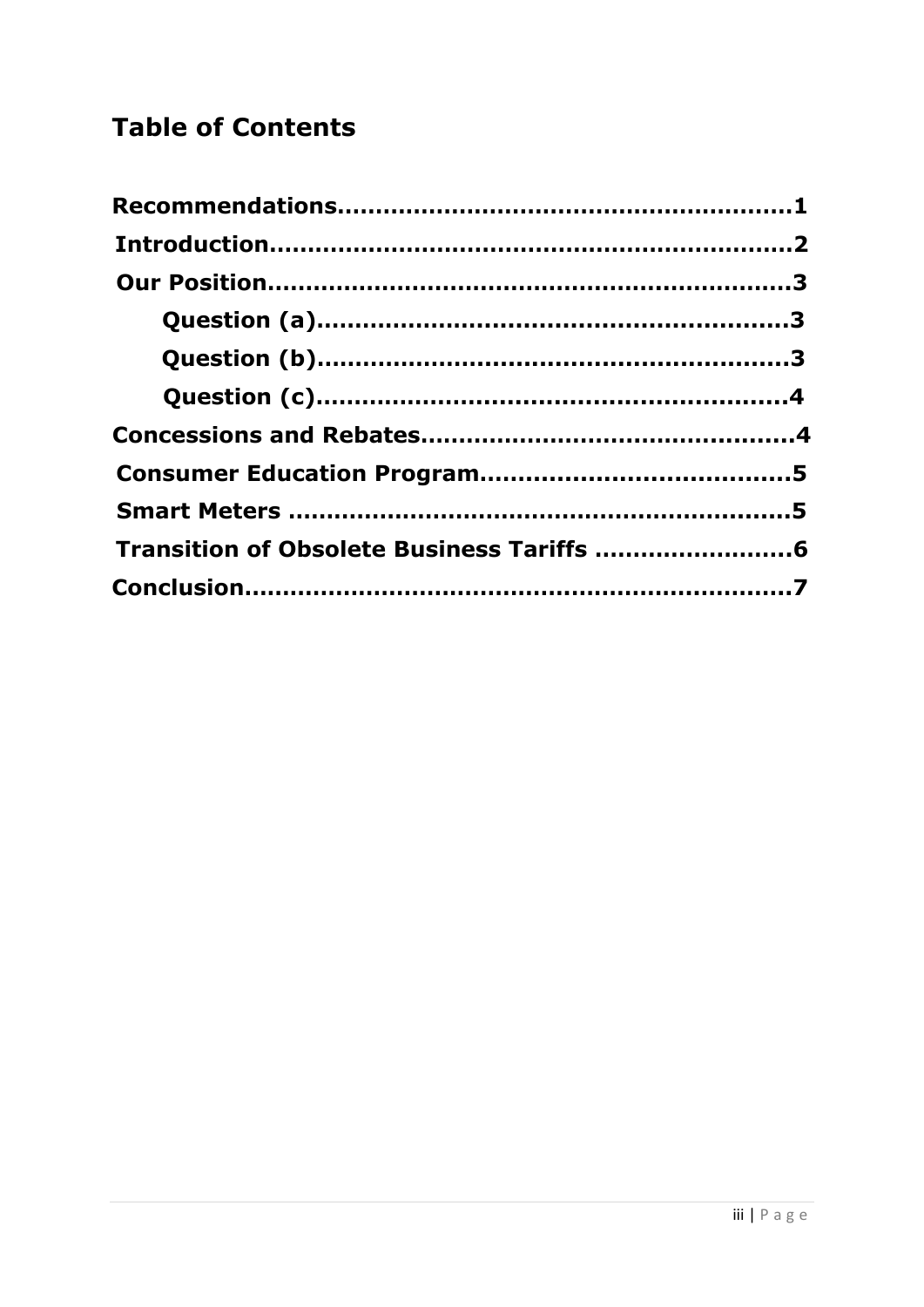# **Recommendations**

- National Seniors supports a transitional approach to increasing Tariff 11 to cost-reflective prices.
- National Seniors supports the implementation of a three year transitional approach to increasing Tariff 11 to cost-reflective prices. Conditional on:
	- *–* The yearly increases are not permanently set at the beginning of the three-year period (there must be a mechanism which allows for adjustment of the yearly increase based on the impact on consumers).
	- *–* A review of the full impact on consumers be conducted no sooner than 6 months after the introduction of the first increase.
	- *–* A review of the full impact on consumers no sooner than 6 months after the introduction of the second increase.
	- *–* Both reviews must assess the validity of applying cost-reflective charges to all consumers and consider if additional increases to the level of electricity rebates and concessions are necessary and consider if a separate tariff which sets prices at below costreflectivity be established for financially vulnerable consumers who do not have the ability to pay cost-reflective prices.
- National Seniors recommends that the current level of electricity concessions and rebates be increased to match the increases of Tariff 11.
- National Seniors recommends that all Queensland residents of retirement and residential villages have access to all electricity rebates.
- National Seniors recommends that the Queensland Competition Authority (QCA) and Queensland Government develop and implement an education program designed to educate all consumers on the rationale for increasing Tariff 11 and what steps consumers can take to safely reduce their electricity consumption.
	- *–* The education program should include a component specifically tailored towards older Queenslanders.
- National Seniors recommends that low income, financially vulnerable consumers be provided with Smart Meters (at no cost) to assist consumers to reduce their electricity usage in an efficient and safe manner.
- National Seniors recommends that the QCA considers the impact of transitioning businesses from obsolete tariffs to cost-reflective tariffs will have on the end consumers' ability to pay the increased Tariff 11.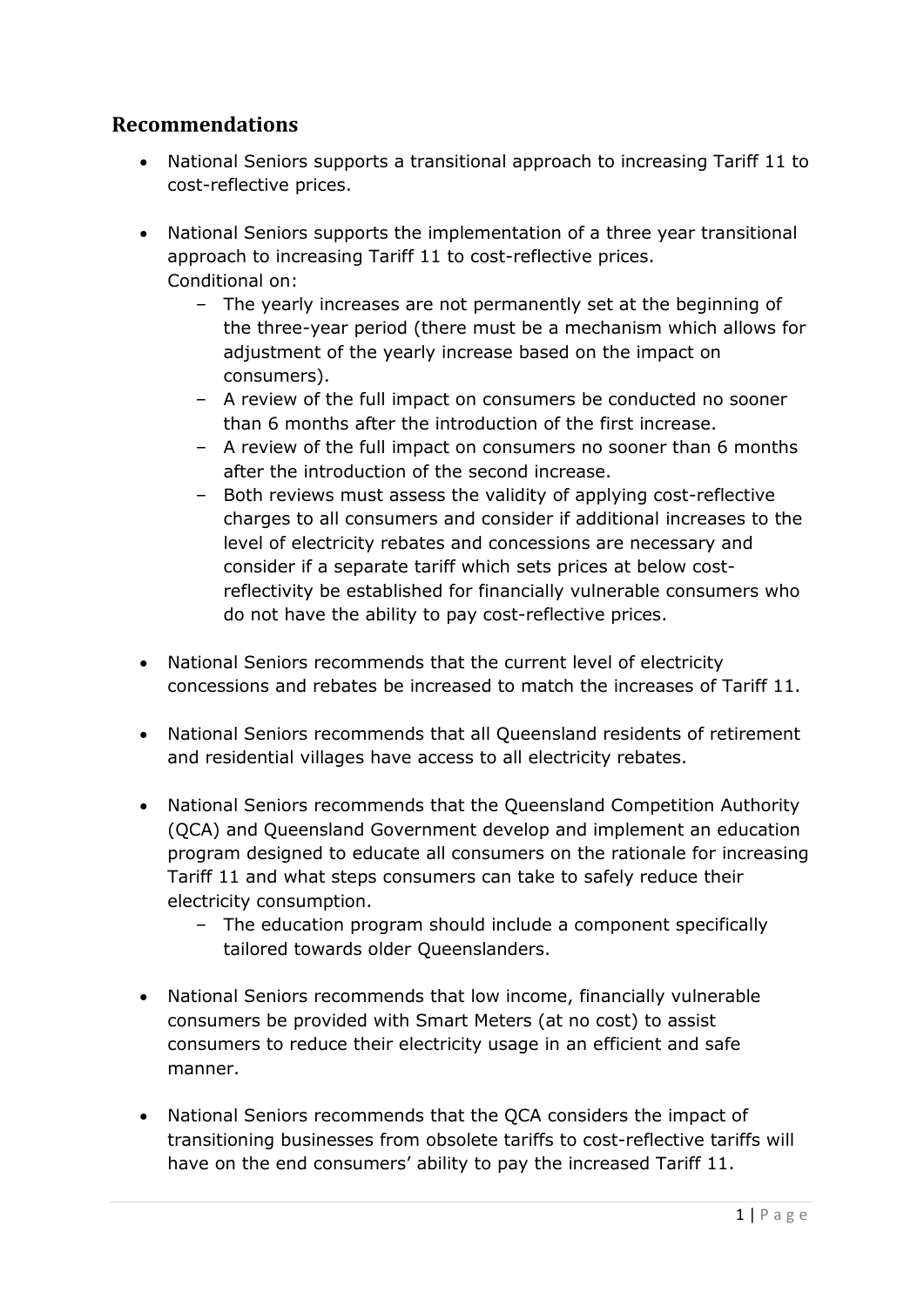# **Introduction**

**.** 

National Seniors Australia (National Seniors) appreciates the opportunity to provide comment on the Regulated Retail Electricity Prices 2013-2014 Transitional Issues Consultation Paper. National Seniors believes that the supply of reliable electricity at a reasonable cost is an essential service that must be provided to all Queenslanders.

National Seniors supports the principle to rebalance the variable and fixed component of the electricity charges of Tariff 11, however National Seniors is concerned that the unfreezing of Tariff 11 and the subsequent increase in electricity charges, specifically an increase in fixed charges, will have a significant detrimental effect on older Queenslanders.

Older Queenslanders, including pensioners and self-funded retirees have already cut back on their electricity usage as a result of recent cost of living increases and are subsequently low electricity users (below 6,500 kWh per annum).<sup>1</sup>

Older Queenslanders have limited capacity to pay higher electricity charges as they have fixed incomes streams. Electricity costs now account for a significant percentage of total household expenditure and these costs are quickly eroding the ability of seniors to maintain a dignified standard of living in retirement. National Seniors' research has revealed that nearly 750,000 seniors (aged 50 years and over) are spending half of their income on just three essential cost of living items including electricity.<sup>2</sup>

National Seniors members have reported that their fear of electricity charges has forced some seniors to restrict or stop completely their use of electrical appliances (predominantly heaters and air conditioners) in an attempt to reduce their electricity charges. These actions increase the likelihood of elderly Queenslanders suffering adverse health effects as a result of exposure to extreme temperatures.

The freezing of Tariff 11 was welcomed by National Seniors and has helped to defer some of the adverse impact of high electricity costs. However, caution must now be exercised to ensure that the transition to cost-reflective charges is implemented in a manner which does not disadvantage older Queenslanders who are already under considerable cost of living pressures.

National Seniors believes that only a phased increase to Tariff 11 across a number of years combined with corresponding increases to electricity rebates and concessions will allow older Queenslanders to manage the proposed increases in electricity costs.

<sup>1</sup> Australian Energy Regulator, 2012, *Average household electricity usage,* Australian Government <http://www.energymadeeasy.gov.au/bill-benchmark/results/4655/2>

<sup>2</sup> National Seniors Australia, 2011, *Are Older Australians Being Short Changed?* National Seniors Productive Ageing Centre.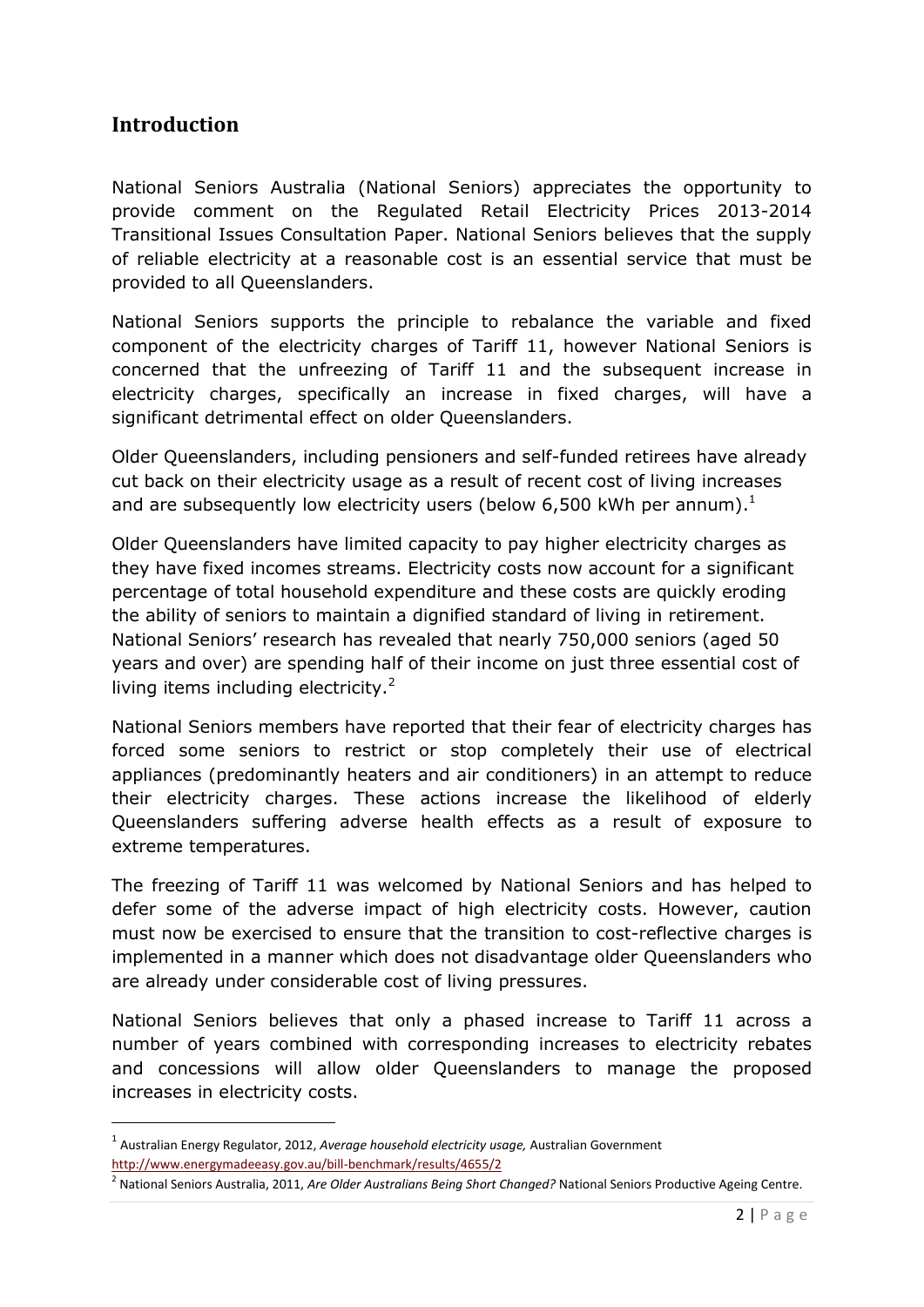# **Our Position**

### **Queensland Competition Authority Questions**

*Question (a) Should there be a transition to costs reflective charges for Tariff 11 or should Tariff 11 prices be made cost reflective from 2013-14?*

The implementation of any increase to Tariff 11 must occur in a transitional phased approach across a number of years. Older Queenslanders **do not** have the financial capacity to bear a direct transition to cost-reflective pricing from 2013-2014.

A transitional phased approach is required to:

- provide consumers with the ability to adjust to the significant electricity price increases (approximately a 300% increase in current fixed charges); and
- allow for further analysis to occur to determine the full impact of the increase in electricity charges on financially vulnerable consumers, including older Queenslanders.

**Recommendation:** National Seniors supports a transitional approach to increasing Tariff 11 to cost-reflective prices.

*Question (b) If some form of transitioning is preferred, how might this best be achieved and why should this particular approach be adopted?*

Three price adjustments increasing in size should occur across the three years 2013-2016. The first year adjustment should be no greater than 20 percent of the required increase to achieve cost reflectivity by 2015-2016.

Each subsequent year's percentage increase should **not be set permanently** at the beginning of the three year period. National Seniors believes that it is inappropriate to estimate the full impact of the proposed increase in electricity costs on consumers, especially older Queenslanders, years in advance.

A more appropriate approach would be to conduct a review no earlier than six months after the introduction of the first phased increase. The review should have objectives to:

- *–* determine how consumers are coping with the increase;
- *–* ensure that no consumer group is dramatically disadvantaged and ensure that the electricity price increase is not creating other social and health problems. For example, there is a risk that older Queenslanders (in an attempt to shield themselves from the significant price increase proposed) will not utilise air conditioning on hot days and expose themselves to heat stroke and heat-related exacerbation of other illnesses;
- *–* determine an appropriate level of the next year's increase;
- *–* assess the validity of applying cost-reflective charges to all consumers;
- *–* consider if additional increases to the level of rebates and concessions are necessary; and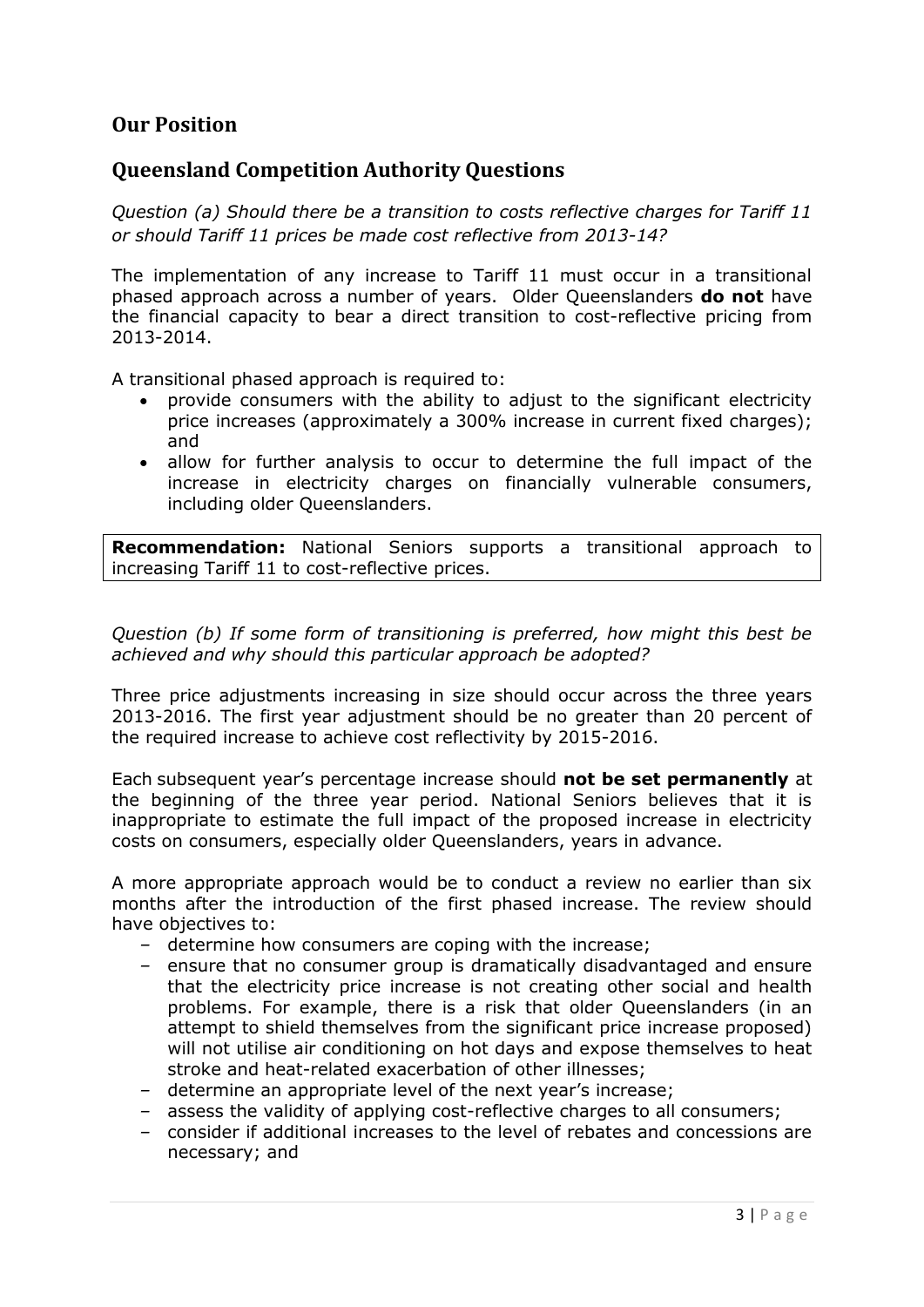*–* consider if a separate tariff which sets prices at below financially vulnerable cost-reflectivity be established for financially vulnerable consumers who do not have the ability to pay-cost reflective prices.

Accordingly no earlier than six months after the introduction of the second year's increase a second review should be conducted with the same objectives as the first year review.

**Recommendation:** National Seniors supports the implementation of a three year transitional approach to increasing Tariff 11 to cost-reflective prices.

#### **Conditional on:**

- Yearly increases are not permanently set at the beginning of the three year period (there must be a mechanism which allows for adjustment of the yearly increase based on the impact on consumers).
- A review of the full impact on consumers be conducted no sooner than 6 months after the introduction of the first increase.
- A review of the full impact on consumers no sooner than 6 months after the introduction of the second increase.
- Both reviews must assess the validity of applying cost-reflective charges to all consumers and consider if additional increases to the level of rebates and concessions are necessary and consider if a separate tariff which sets prices at below cost-reflectivity be established for financially vulnerable consumers who do not have the ability to pay cost-reflective prices.

#### *Question (c) What other issues should the Authority consider regarding the transition to cost reflective charges for Tariff 11?*

#### **Concessions and Rebates**

To compensate financially vulnerable consumers for the proposed increase in Tariff 11, the current level of electricity concessions and rebates, including the pensioner and seniors rebate, must also be increased to ensure that the current concessions and rebates do not lose their value.

Each dollar increase in the average electricity bill should be offset with a matching dollar increase in the electricity concessions and rebates. This matching increase is considered appropriate as the proposed increase in Tariff 11 is derived from an increase in the fixed cost charges against which consumers cannot reduce their exposure.

**Recommendation:** National Seniors recommends that the current level of electricity concession and rebates be increased to match the increases in Tariff 11.

Queensland members of National Seniors have raised the inequality that exists for some residents of retirement and residential villages. Residents of some villages do not receive individual electricity bills and are not independently linked to the electricity grid. These residents do not receive the electricity rebates they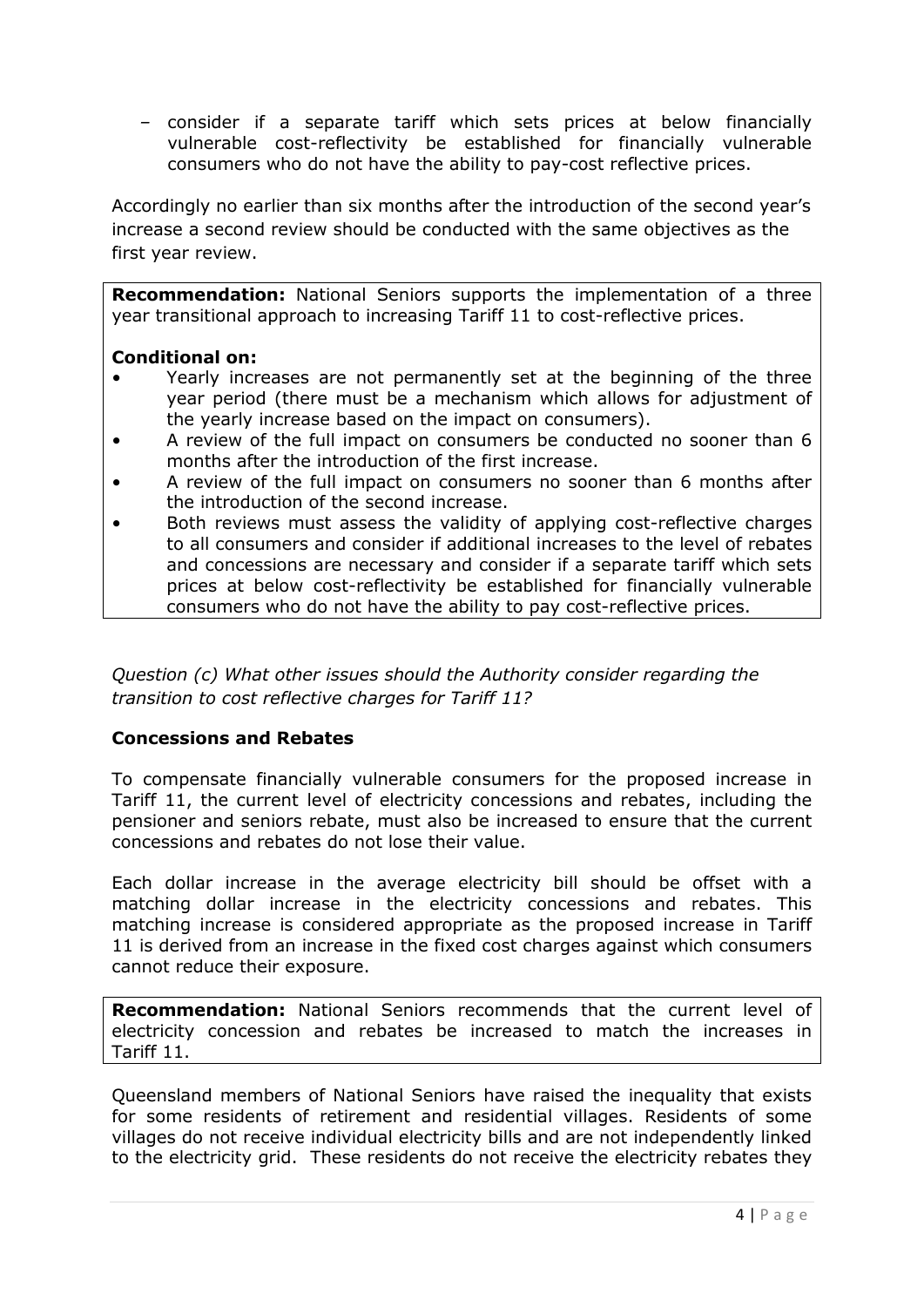are entitled to as their ability to receive the financial assistance is dependent on village operators seeking the rebate on their behalf.

The introduction of the proposed transition of Tariff 11 to cost-reflective charges should be accompanied by the requirement that all Queensland residents of retirement and residential villages have access to all electricity rebates.

**Recommendation:** National Seniors recommends that all Queensland residents of retirement and residential villages have access to all electricity rebates.

#### **Consumer Education Program**

There remains much confusion and misunderstanding amongst consumers regarding electricity prices. $3$  The Queensland Competition Authority (QCA) and Queensland Government should develop and implement an education program designed to educate all consumers on the justification for increasing Tariff 11 and what steps consumers can take to safely reduce their electricity consumption to mitigate some of the impact of the proposed tariff increases.

The education program should include a component specifically tailored towards older Queenslanders. National Seniors advocates a face-to-face communication approach which many older Queenslanders prefer.

**Recommendation:** National Seniors recommends that the QCA and Queensland Government develop and implement an education program designed to educate all consumers on the rationale for increasing Tariff 11 and what steps consumers can take to safely reduce their electricity consumption.

– The education program should include a component specifically tailored towards older Queenslanders.

#### **Smart Meters**

1

Low income, financially vulnerable consumers, including older Queenslanders, will attempt to reduce their electricity usage to compensate for the proposed increase in fixed charges. The QCA and Queensland Government should provide Smart Meters (at no cost) to financially vulnerable consumers to assist consumers to reduce their electricity usage in an efficient and safe manner.

**Recommendation:** National Seniors recommends that low income, financially vulnerable consumers be provided with Smart Meters (at no cost) to assist consumers to reduce their electricity usage in an efficient and safe manner.

<sup>3</sup> Queensland Council of Social Services, 2012,*QCOSS Energy Consumer Advocacy Project*, Queensland Council of Social Services.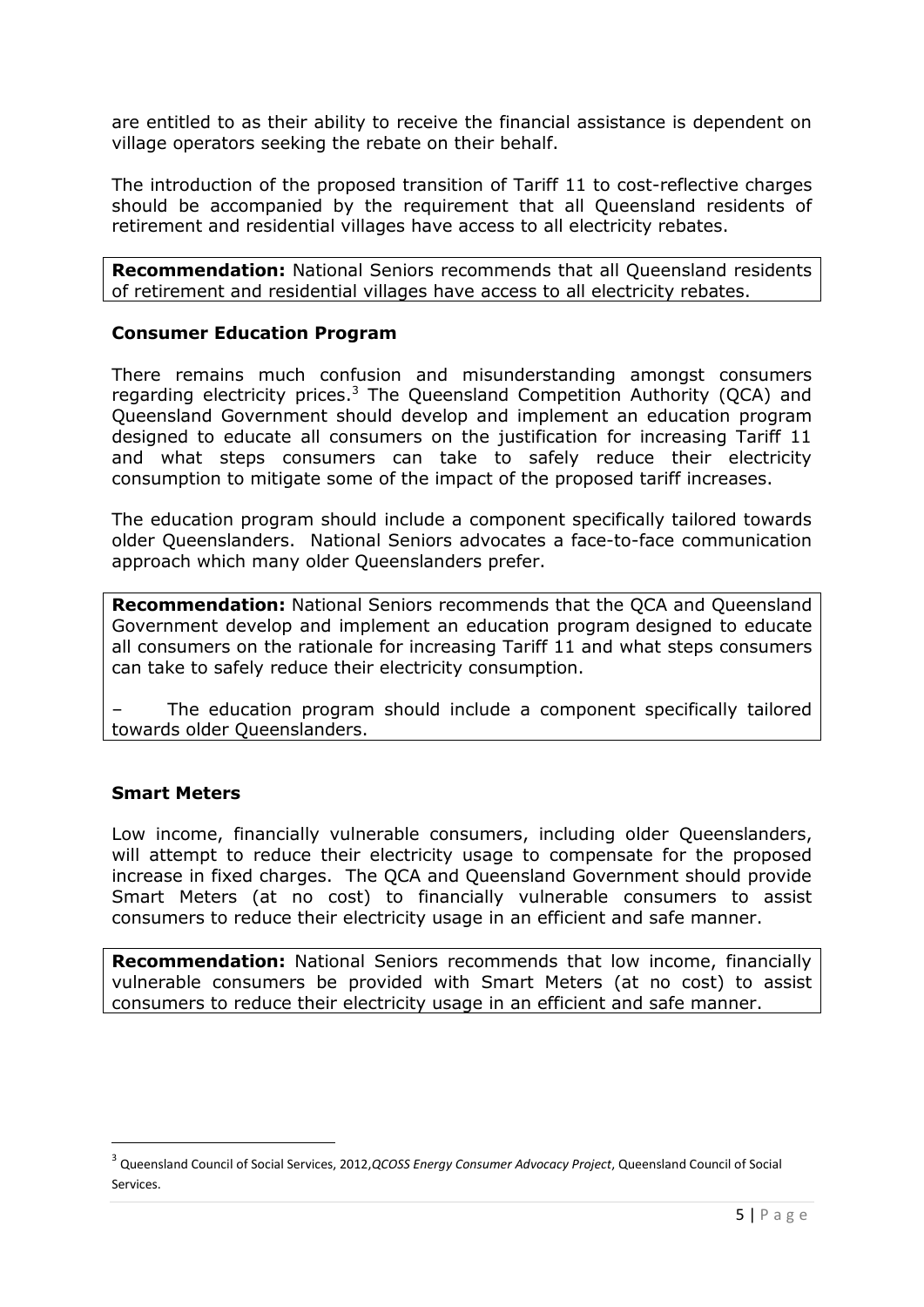#### **Transition of Obsolete Business Tariffs**

The electricity pricing delegation also requires the QCA to consider the implementation of transitional arrangements for obsolete business tariffs (including farming and irrigation) to cost-reflective tariffs.

The QCA must consider that any increase to these business tariffs will be passed on by the businesses to consumers. The majority of consumers pay Tariff 11; therefore the consumer's ability to pay the proposed increase in Tariff 11 will be impacted by any increases to the business tariffs.

**Recommendation:** National Seniors recommends that the QCA consider the impact that transitioning businesses from obsolete tariffs to cost-reflective tariffs will have on the end consumer's ability to pay the increased Tariff 11.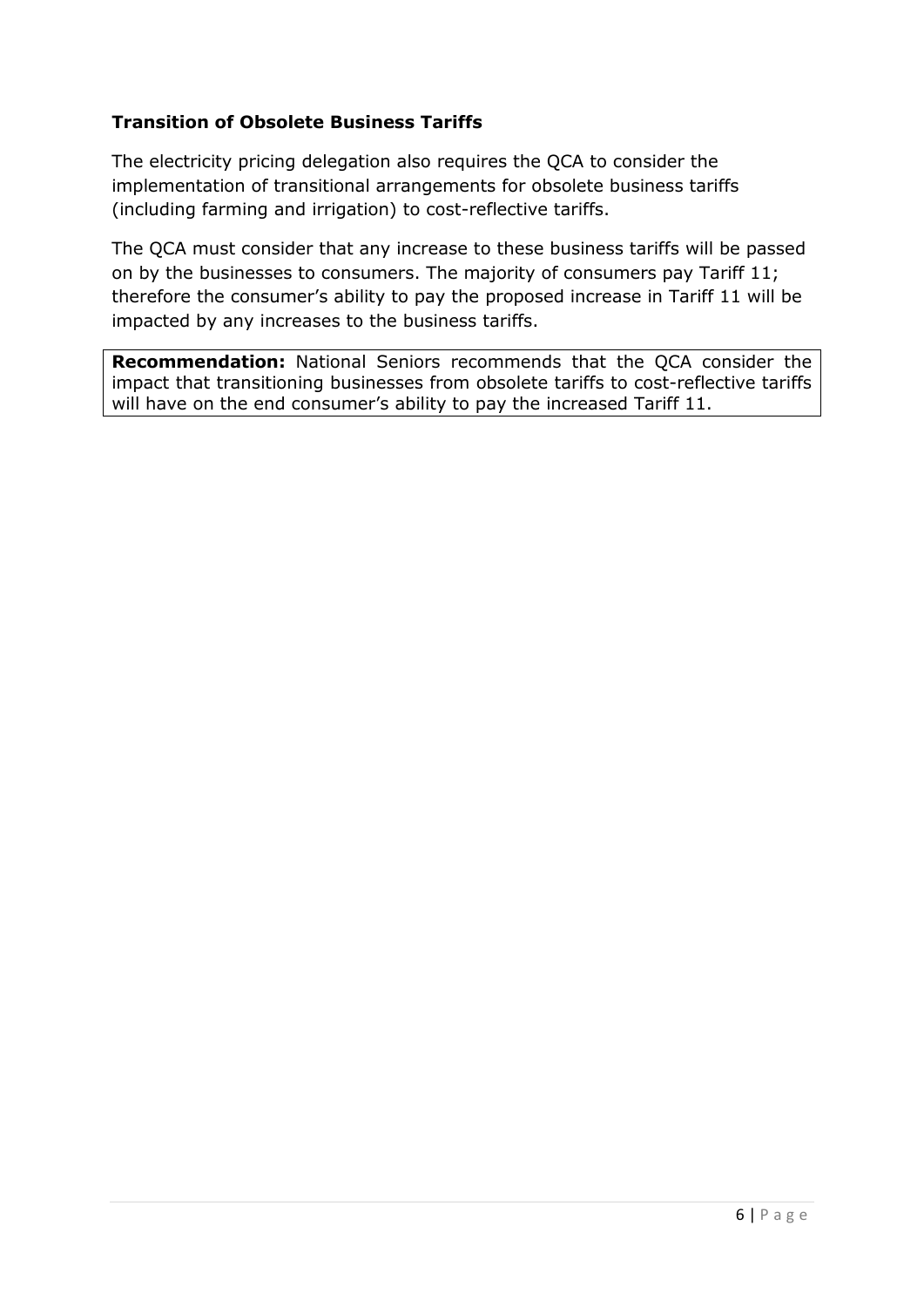# **Conclusion**

National Seniors supports the principle to rebalance the variable and fixed component of electricity charges. However, given that the majority of older Queenslanders are low electricity users with annual electricity usage below 6,500 kWh per annum, National Seniors is concerned that the proposed increases in Tariff 11 will have a significant detrimental impact on older Queenslanders.

It would be unjust if older Queenslanders who are already efficient users of electricity became worse off as a result of the proposed changes. There is the risk that older Queenslanders will dramatically reduce their electricity usage (in an attempt to shield themselves from the significant price increases proposed) to the extent that it could endanger their lives.

To ensure that older Queenslanders are not disadvantaged and endangered the QCA and Queensland Government should:

- *–* Apply a transitional approach to increasing Tariff 11 to cost-reflective prices;
- *–* Conduct an ongoing review of the yearly increases of Tariff 11 to ensure that the increases are not unreasonable and that older Queenslanders have the capacity to pay the increases;
- *–* Maintain the current effectiveness of all electricity concessions and rebates by matching the increases in Tariff 11 with corresponding increases to concessions and rebates;
- *–* Developing and implementing an education program designed to educate all consumers on the rationale for increasing Tariff 11 and what steps consumers can take to safely reduce their electricity consumption;
- *–* Provide low income, financially vulnerable consumers with Smart Meters (at no cost) to assist consumers to reduce their electricity usage in an efficient and safe manner; and
- *–* Consider the impact that transitioning businesses from obsolete tariffs to cost-reflective tariffs will have on the end consumer's ability to pay the increased Tariff 11.

The transitional approach will provide sufficient time to allow Queensland seniors to adjust their budget and electricity consumption to better manage the price increases.

The above approach will allow for the current Tariff 11 to be transitioned to an efficient cost-reflective tariff while also ensuring that older Queenslanders are not dramatically disadvantaged or endangered.